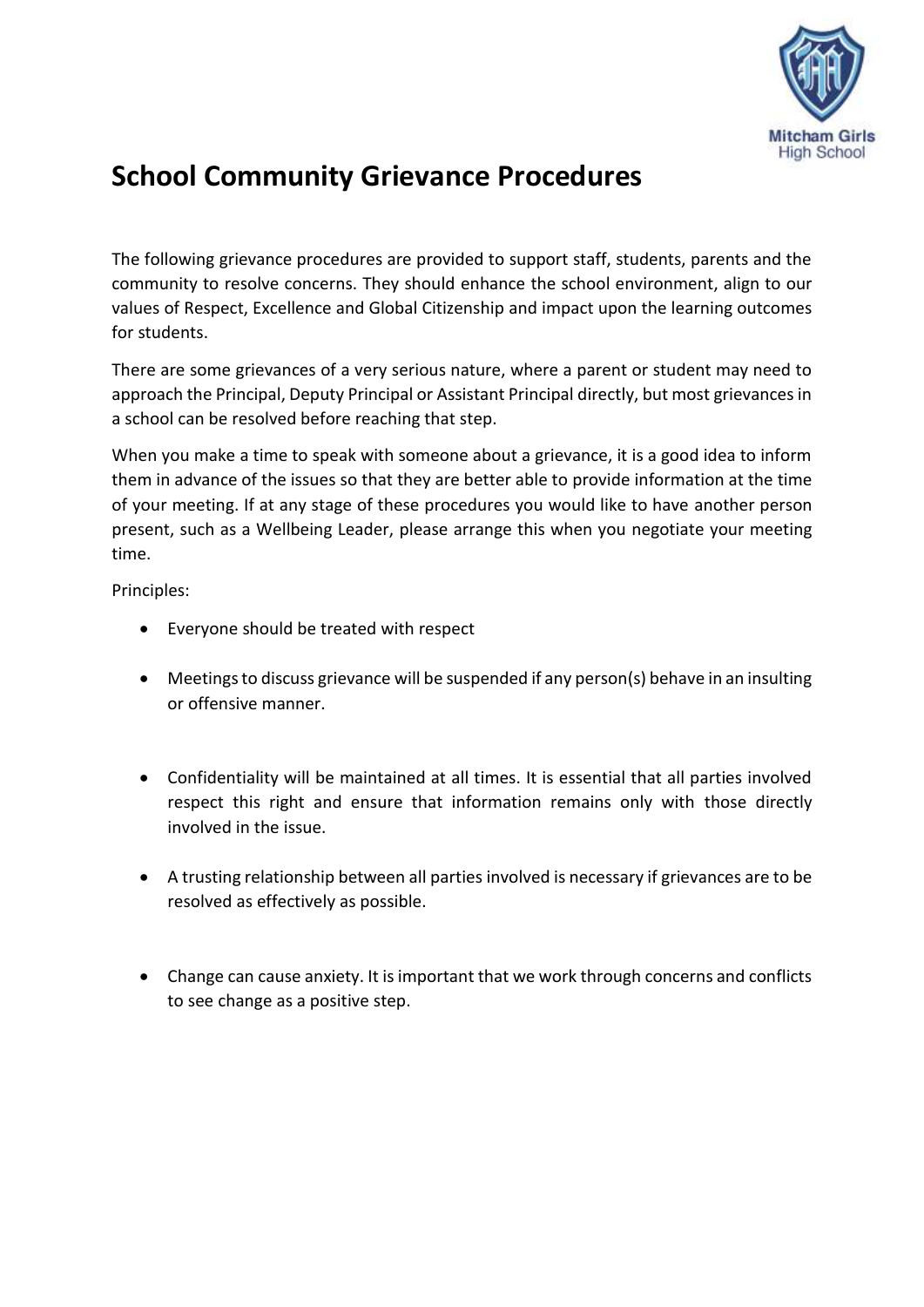### **Students**

STEPS:

#### 1. **Think**

What can you do?

Think about the grievance carefully. The decision is yours and sometimes you may decide to do nothing.

#### 2. **Speak**

Doing Something - Speak to the person and make a time to discuss the problem.

- a. Tell the other person how you feel.
- b. Ask them to help solve the problem.

#### 3. **Trust**

Talk it over with someone you trust eg; friends, SRC representative, parents, teacher, wellbeing leader or another adult.

#### 4. **Plan**

Make a plan with your helpers to address your concerns. If the problem persists, consult a member of the leadership team. Make an appointment via Student Services at the Front Office.

# **Parents/Caregivers**

STEPS:

- 1. Make a time to speak with the teacher or staff member involved (where possible).
- 2. Discuss your grievance and attempt to resolve the issue.
- 3. Having allowed time for the issue to be remedied, if you feel that the issue has not been satisfactorily resolved, inform the teacher that you will be speaking with someone else.
- 4. Make an appointment to speak with a member of the leadership team. The most appropriate person may be a Curriculum OR Year level Leader OR an Assistant/Deputy Principal.
- 5. An unsatisfactory outcome at this stage may require consultation with the Principal. You may prefer to put your concerns in writing or contact the Executive Assistant via the Front Office to make an appointment.
- 6. In the unlikely situation that the Principal is unable to assist you adequately with your grievance, you may advise of your intent to contact the DfE Feedback/Complaints line on 1800 677 435.